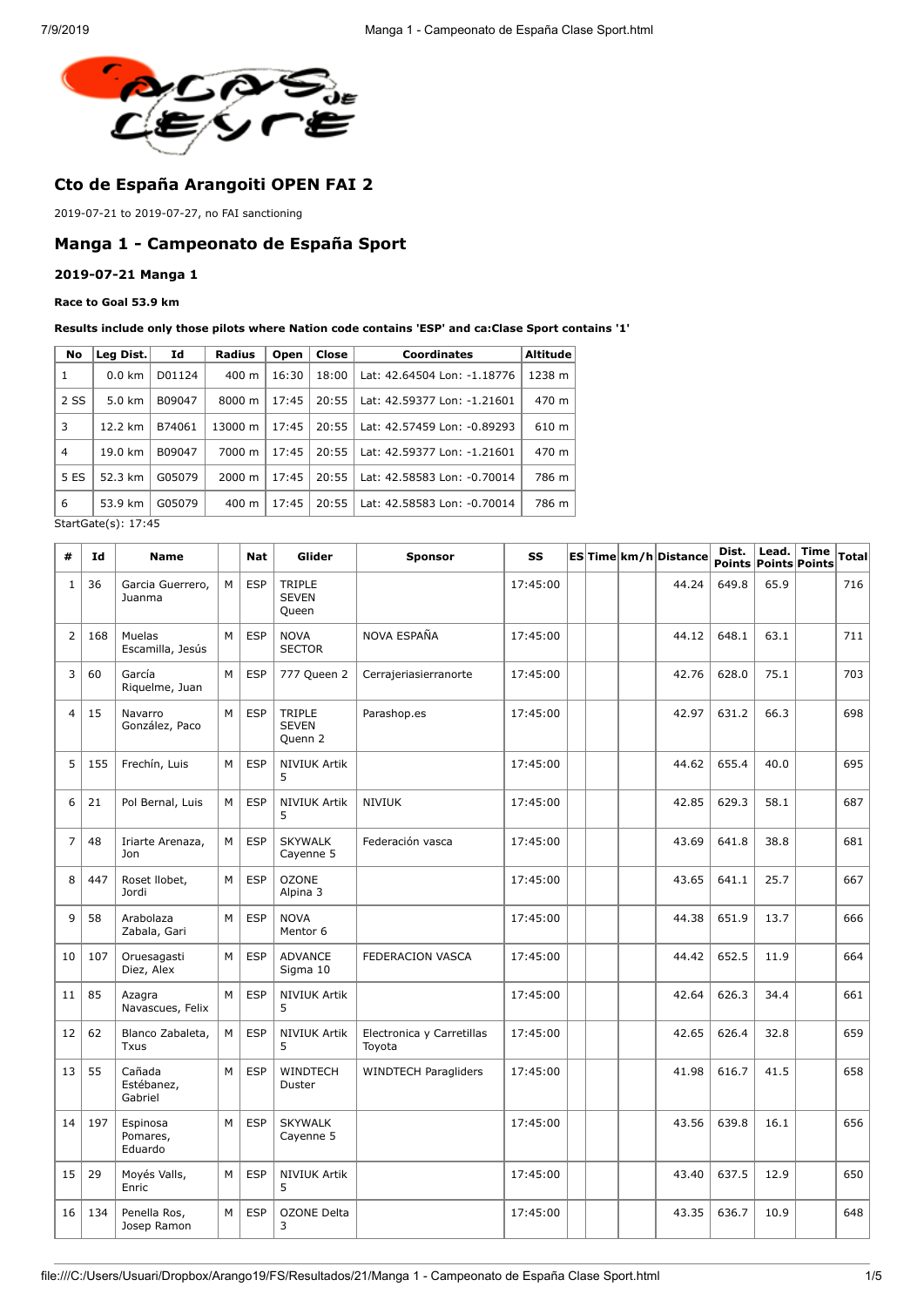## 7/9/2019 Manga 1 - Campeonato de España Clase Sport.html

| #  | Id  | Name                              |   | Nat        | Glider                          | <b>Sponsor</b>                         | SS       |  | ESTime km/h Distance | Dist. | Lead.<br><b>Points Points Points</b> | <b>Time</b> | Total |
|----|-----|-----------------------------------|---|------------|---------------------------------|----------------------------------------|----------|--|----------------------|-------|--------------------------------------|-------------|-------|
| 17 | 104 | Antoñanzas de<br>Andres, Carlos   | M | <b>ESP</b> | <b>ADVANCE</b><br>Iota          |                                        | 17:45:00 |  | 42.07                | 618.0 | 27.2                                 |             | 645   |
| 18 | 128 | Masanés<br>Mateos, Jordi          | М | <b>ESP</b> | <b>NIVIUK Artik</b><br>5        | Viatges Masanés /<br>www.alioth.cat    | 17:45:00 |  | 42.15                | 619.2 | 15.4                                 |             | 635   |
| 19 | 52  | Martinez Rojano,<br>Chechu        | М | <b>ESP</b> | <b>SKYWALK</b><br><b>SPICE</b>  | RODEO STAR_FGT                         | 17:45:00 |  | 43.01                | 631.8 |                                      |             | 632   |
| 20 | 133 | Lazkano Juaristi,<br>Iñaki        | M | <b>ESP</b> | PHI Maestro                     | Federación Vasca                       | 17:45:00 |  | 38.44                | 564.7 | 36.7                                 |             | 601   |
| 21 | 73  | Echevarria, Aitor                 | M | <b>ESP</b> | <b>ADVANCE</b><br>Sigma 10      |                                        | 17:45:00 |  | 38.81                | 570.1 |                                      |             | 570   |
| 22 | 101 | Ramos Moyano,<br>Antonio          | М | <b>ESP</b> | <b>SKYWALK</b><br>Cayenne 5     | T.royo arilla, tenapark,<br>iparapente | 17:45:00 |  | 36.61                | 537.8 | 8.7                                  |             | 547   |
| 23 | 182 | Gavin Gracia,<br>Fernando         | М | <b>ESP</b> | <b>NIVIUK Artik</b><br>5        |                                        | 17:45:00 |  | 25.08                | 368.5 |                                      |             | 369   |
| 24 | 801 | Colás Azcárate,<br>Ivan           | М | <b>ESP</b> | <b>SWING</b><br><b>AGERA RS</b> | SWIN                                   | 17:45:00 |  | 23.58                | 346.3 |                                      |             | 346   |
| 25 | 33  | Ortiz Martín,<br>Virgilio         | М | <b>ESP</b> | <b>AXIS Venus</b><br><b>SC</b>  | Vinos Fortis Montaraz                  | 17:45:00 |  | 21.26                | 312.2 |                                      |             | 312   |
| 26 | 61  | Villarta, Miguel                  | М | <b>ESP</b> | <b>SKYWALK</b><br>Cayenne 5     | <b>FAMILIA VILLARTA</b>                | 17:45:00 |  | 20.94                | 307.6 |                                      |             | 308   |
| 26 | 190 | Sancho<br>Frisuelos, Ana<br>Maria | F | <b>ESP</b> | <b>DUDEK Colt</b><br>2          | www.monteholiday.com                   | 17:45:00 |  | 20.94                | 307.5 |                                      |             | 308   |
| 28 | 198 | Tudela Masip,<br>Luis Felipe      | M | <b>ESP</b> | Ozone Delta<br>3                |                                        | 17:45:00 |  | 20.51                | 301.2 |                                      |             | 301   |
| 28 | 199 | Pol Font, Albert                  | М | <b>ESP</b> | NIVIUK hook<br>5                |                                        | 17:45:00 |  | 20.52                | 301.4 |                                      |             | 301   |
| 30 | 165 | López Soto,<br>Ramón José         | М | <b>ESP</b> | <b>GIN Carrera</b><br>Plus      |                                        | 17:45:00 |  | 18.34                | 269.4 |                                      |             | 269   |
| 31 | 126 | Benitez Fraysse,<br>Manuel        | М | <b>ESP</b> | <b>OZONE Delta</b><br>3         |                                        | 17:45:00 |  | 17.83                | 261.9 |                                      |             | 262   |
| 32 | 66  | Martínez<br>Alarcón, Dani         | M | <b>ESP</b> | <b>SKYWALK</b><br>spice         | SKYWALK España -<br>Castillo de Segura | 17:45:00 |  | 17.70                | 259.9 |                                      |             | 260   |
| 33 | 77  | Benito, Oskar                     | M | <b>ESP</b> | <b>OZONE</b><br>Mantra 7        |                                        | 17:45:00 |  | 13.60                | 199.8 |                                      |             | 200   |
| 34 | 177 | Casas Suárez,<br>Miguel           | M | <b>ESP</b> | <b>OZONE</b><br>Alpina 2        |                                        | 17:45:00 |  | 12.96                | 190.3 |                                      |             | 190   |
| 35 | 109 | Carbo, Arcadio                    | М | <b>ESP</b> | OZONE Delta<br>3                |                                        | 17:45:00 |  | 12.88                | 189.2 |                                      |             | 189   |
| 36 | 170 | Bür<br>Zimmermann,<br>George      | M | <b>ESP</b> | <b>SKYWALK</b><br>Cayenne 5     | Z Robotics Labs. Red<br>Bull. Dynafit. | 17:45:00 |  | 11.08                | 162.8 |                                      |             | 163   |
| 37 | 105 | Valenzuela Agüí,<br>Cecilia       | F | <b>ESP</b> | NIVIUK<br>Ikuma                 |                                        |          |  | <b>DNF</b>           | 0.0   |                                      |             | 0     |

### **Notes**

| Id | Name                                      | <b>Note</b> |
|----|-------------------------------------------|-------------|
|    | 105 Valenzuela Agüí, Cecilia   No Despega |             |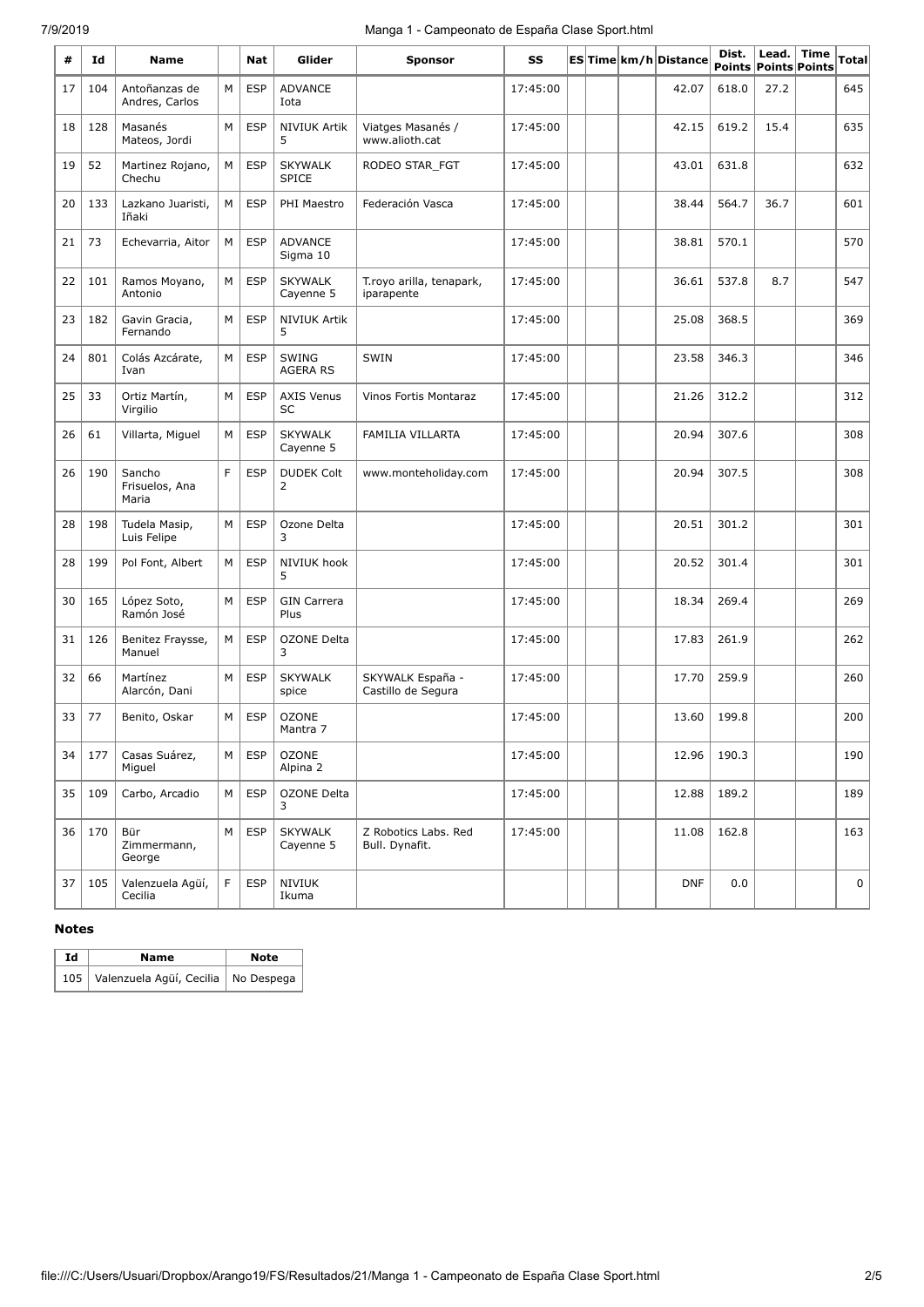#### **Pilots absent from task (ABS)**

| Ιd | Name                     |
|----|--------------------------|
|    | 78   Ballester Pi, Sergi |

## **Pilots not yet processed (NYP)**

**Id Name**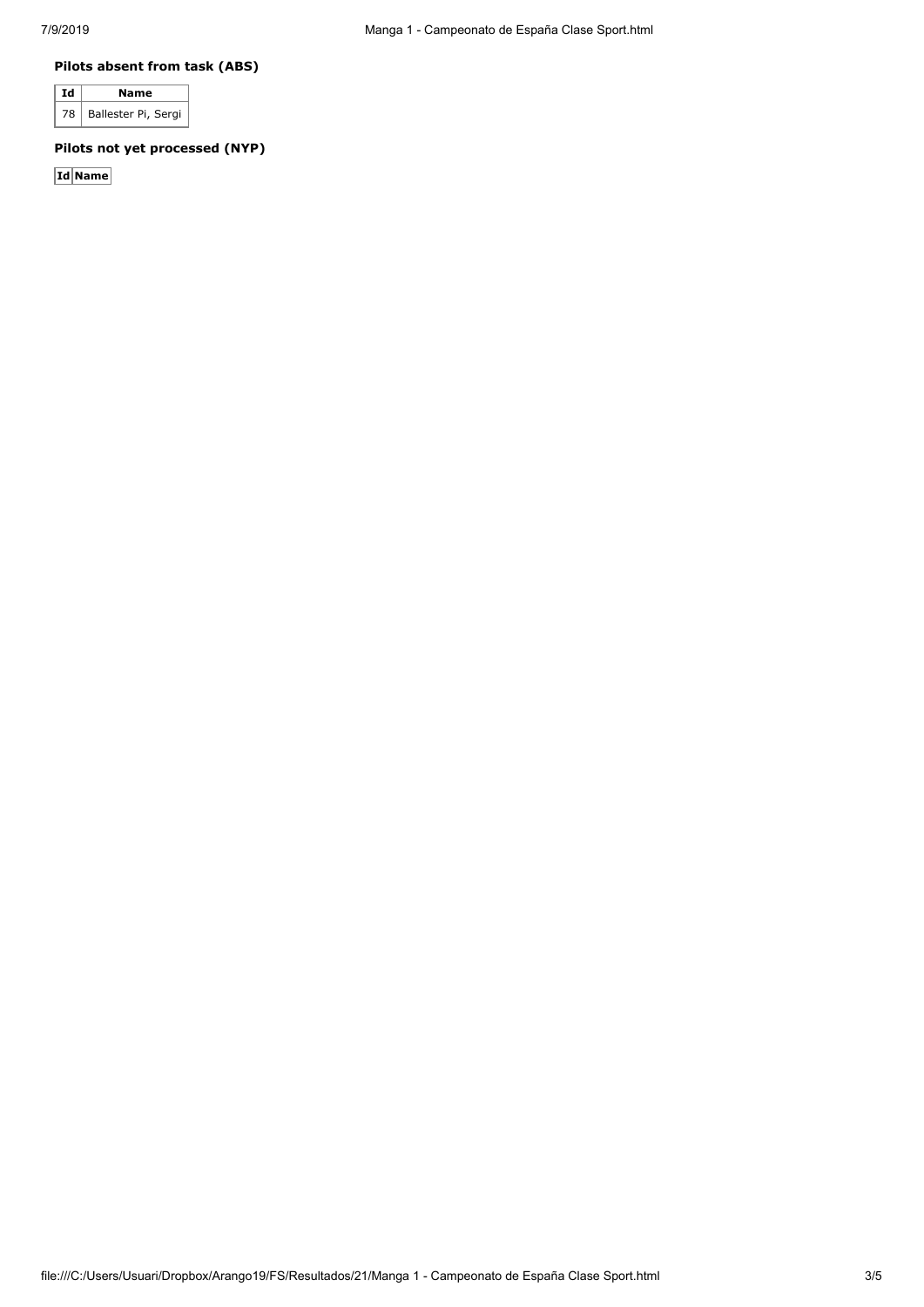#### **Task statistics**

| param                           | value                     |
|---------------------------------|---------------------------|
| ss_distance                     | 47.31                     |
| task_distance                   | 53.937                    |
| launch_to_ess_distance          | 52.337                    |
| no_of_pilots_present            | 116                       |
| no_of_pilots_flying             | 115                       |
| no_of_pilots_lo                 | 107                       |
| no of pilots reaching nom dist  | 92                        |
| no_of_pilots_reaching_es        | 8                         |
| no_of_pilots_reaching_goal      | 8                         |
| sum_flown_distance              | 4457.292                  |
| best_dist                       | 53.937                    |
| best_time                       | 1.77722222222222          |
| worst_time                      | 2.2838888888889           |
| no_of_pilots_in_competition     | 117                       |
| no of pilots landed before stop | 0                         |
| sum_dist_over_min               | 4001.292                  |
| sum_real_dist_over_min          | 4001.292                  |
| sum_flown_distances             | 4457.292                  |
| best_real_dist                  | 53.937                    |
| last_start_time                 | 2019-07-21T17:45:00+02:00 |
| first_start_time                | 2019-07-21T17:45:00+02:00 |
| first_finish_time               | 2019-07-21T19:31:38+02:00 |
| max_time_to_get_time_points     | 3.11034720594364          |
| no_of_pilots_with_time_points   | 8                         |
| goalratio                       | 0.0695652173913043        |
| arrival_weight                  | 0                         |
| departure_weight                | U                         |
| leading_weight                  | 0.0363534404208104        |
| time_weight                     | 0.171380504840963         |
| distance weight                 | 0.792266054738226         |
| smallest_leading_coefficient    | 1.30680238544774          |
| available_points_distance       | 792.266054738226          |
| available_points_time           | 121.380504840963          |
| available_points_departure      | 0                         |
| available_points_leading        | 86.3534404208104          |
| available_points_arrival        | 0                         |
| time_validity                   | 1                         |
| launch_validity                 | 1                         |
| distance_validity               | 1                         |
| stop_validity                   | 1                         |
| day_quality                     | 1                         |
| ftv_day_validity                | 1                         |
| time_points_stop_correction     | 0                         |

#### **Scoring formula settings**

**param value**